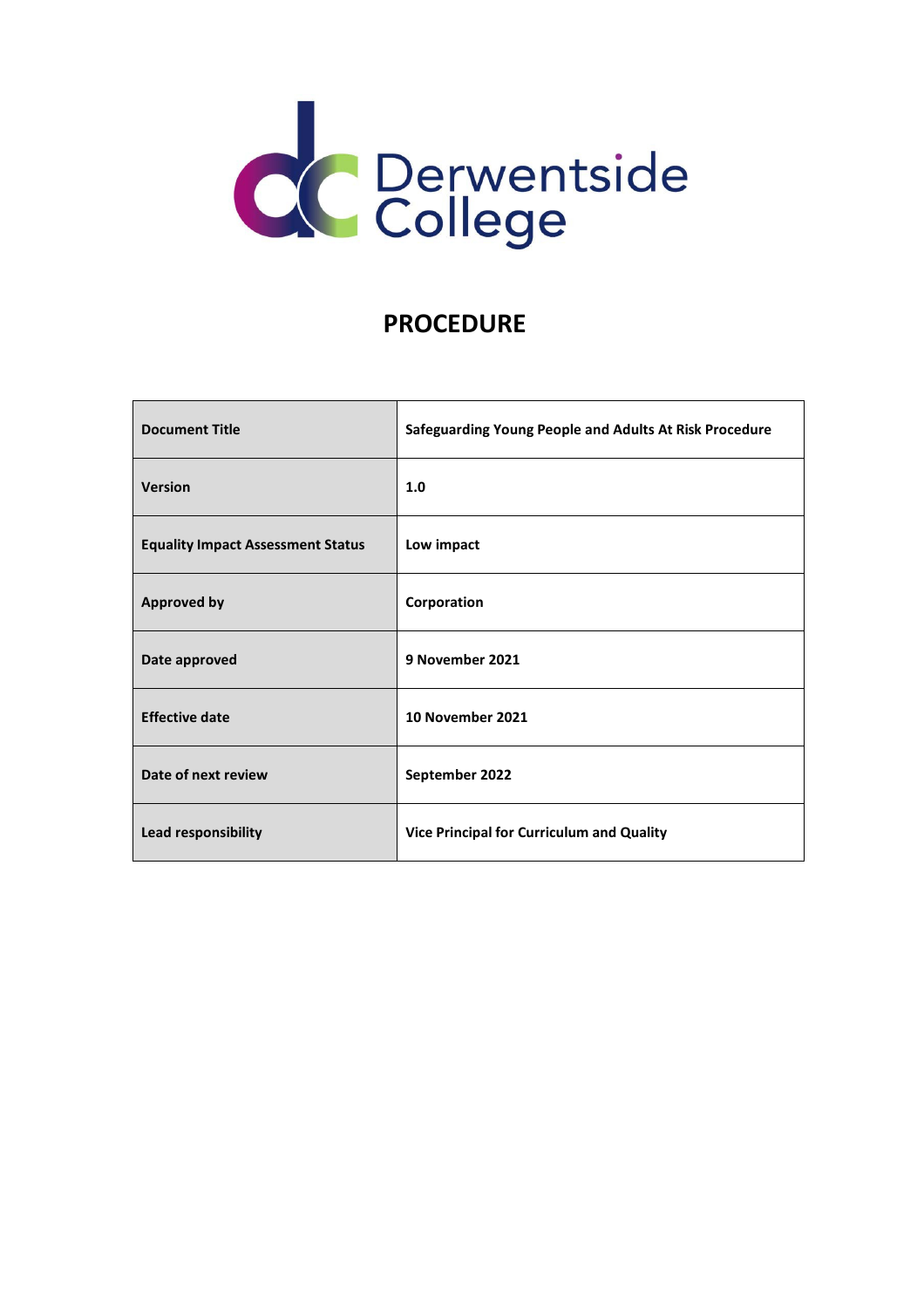## **1. Purpose**

- 1.1. The purpose of this procedure is to safeguard and protect the welfare of all our learners and to help to encourage all staff to achieve and maintain the highest standards of Safeguarding Young People and Adults at Risk.
- 1.2. Safeguarding and promoting the welfare of Children is everyone's responsibility. "Everyone who encounters children, their families and carers has a role to play in safeguarding" (Keeping Children Safe in Education) (KCSIE 2021).

## **2. Scope**

2.1. This procedure applies to all employees of Derwentside College. The College has an important role to play in helping to promote and safeguard the welfare of Young People and Adults at Risk to help protect them from abuse.

## **3. Key Definitions and Concepts**

- 3.1. This procedure applies to all learners and is in place to ensure that young people and adults at risk are protected from all forms of abuse; definitions of which are contained in Appendix1 - Key Definitions, which are detailed in our policy.
- 3.2. All complaints and allegations or suspicions will be taken seriously and in accordance with both our policy and this procedure.
- 3.3. Safeguarding incidents and/or behaviours can be associated with factors outside the Collegeand/or can occur between young people and adults at risk outside the College. All staff, butespecially the designated safeguarding lead (DSL) or deputy should be considering the context within which such incidents and/or behaviours occur. This is known as contextual safeguarding, which simply means assessments of children should consider whether wider environmental factors are present in a child's life that are a threat to their safety and/or welfare.
- 3.4. College staff who have regular contact with learners are well placed to observe significant changes in a learner's behaviour, a failure to thrive or outward signs of abuse. In addition, Young People and Adults at Risk may choose to share their concerns with staff whom they feel they can trust and with whom they are comfortable. Staff need to know how to respond sensitively to a learner's concerns and whom to approach for advice.
- 3.5. Any staff member who has concerns about a young person under the age of 18 living outside of the family home and who is being provided with care and accommodation by someone who they are not related to should inform the DSL. The concerns may extend to 'informal fostering' or host family provision.
- 3.6. The College has developed a dedicated intranet portal for aiding staff and learners understanding safeguarding and prevent. The link is dewentside.ac.uk/safeguarding-hub

## **4. Responding to Disclosure and Allegations of Abuse**

4.1. The College has a number of well promoted channels for learners to refer or report a concern. This extends to a specific email address and a phone text number to help when a learner might not want to approach a member of staff in the first instance.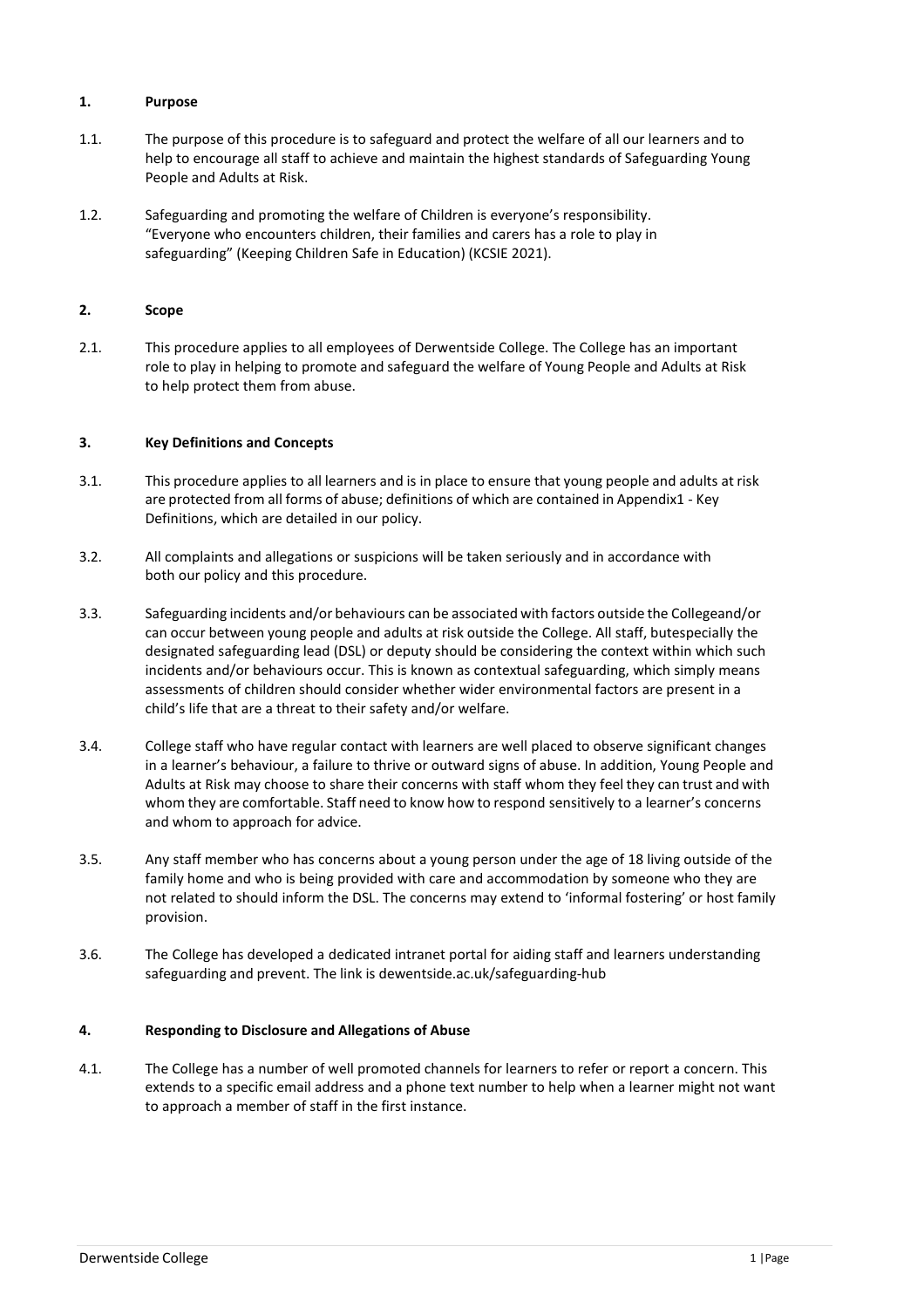- 4.2. The details for contact are as follows: [Noexcuseforabuse@derwentside.ac.uk](mailto:Noexcuseforabuse@derwentside.ac.uk) or text **07984 404 691**
- 4.3. Where there is a safeguarding concern the College will as far as possible ensure the child's wishes and feelings are taken into account when determining what action to take and what services to provide.
- 4.4. Whilst College staff are not responsible for investigating abuse, it is essential that any suspicions of significant harm or allegations of abuse are promptly recorded and acted upon and are treated seriously.
- 4.5. The following brief notes provide guidance for staff who receive a disclosure or who have concerns about allegations of abuse against a Young Person (under18) or Adult at Risk (18 or over). Full details of the Safeguarding Young People and Adults at Risk Policy is available on the College Intranet.
- 4.6. Where a member ofstaff has any concerns about the risk of possible or actual radicalisation of an individual, then she/he is required to report this immediately to a Designated Safeguarding Lead (DSL).
- 4.7. The DSL will then refer the concern via CHANNEL, which uses existing collaboration between local authorities, statutory partners, the police and the local community to identify individuals at risk of being drawn into terrorism. The DSL will assess the nature and extent of that risk and develop the most appropriate support for the individuals concerned.
- 4.8. The College provides guidance to all staff and learners on the key contact details for additional support and it is reflected in Appendices 3 and 4 of this document.
- 4.9. A member of staff receiving a Disclosure must:
	- take all allegations or suspicions of abuse seriously;
	- respond with tact and sensitivity to anyone who confides in you;
	- stay calm and reassure the learner that she/he isright to tell someoneof their concerns;
	- reassure the learner that it is right to speak to someone;
	- inform the learner that information will be passed on to whom, and why (i.e. the appropriate person in College who will seek further advice and help);
	- ensure tact and diplomacy and discretion (only the people who need to know will be told);
	- allow the learner to speak freely in her/his own way and time and at her/his own pace;
	- avoid interrupting when the learner is recalling significant events;
	- only clarify what the learner is trying to say and ascertain whether there are any immediate issues of safety for the learner or any other learner(s);
	- take notes as accurately as possible what was said, use the learner's own words; do not interpret.

## 4.10. **Key information to note when receiving a Direct Disclosure**

- 4.10.1 Include the time, context and location of the disclosure. Please record the following information about the learner:
	- Name
	- Address
	- Date of Birth;
	- Telephone Contact
	- College Course, if known
	- Date and sign the notes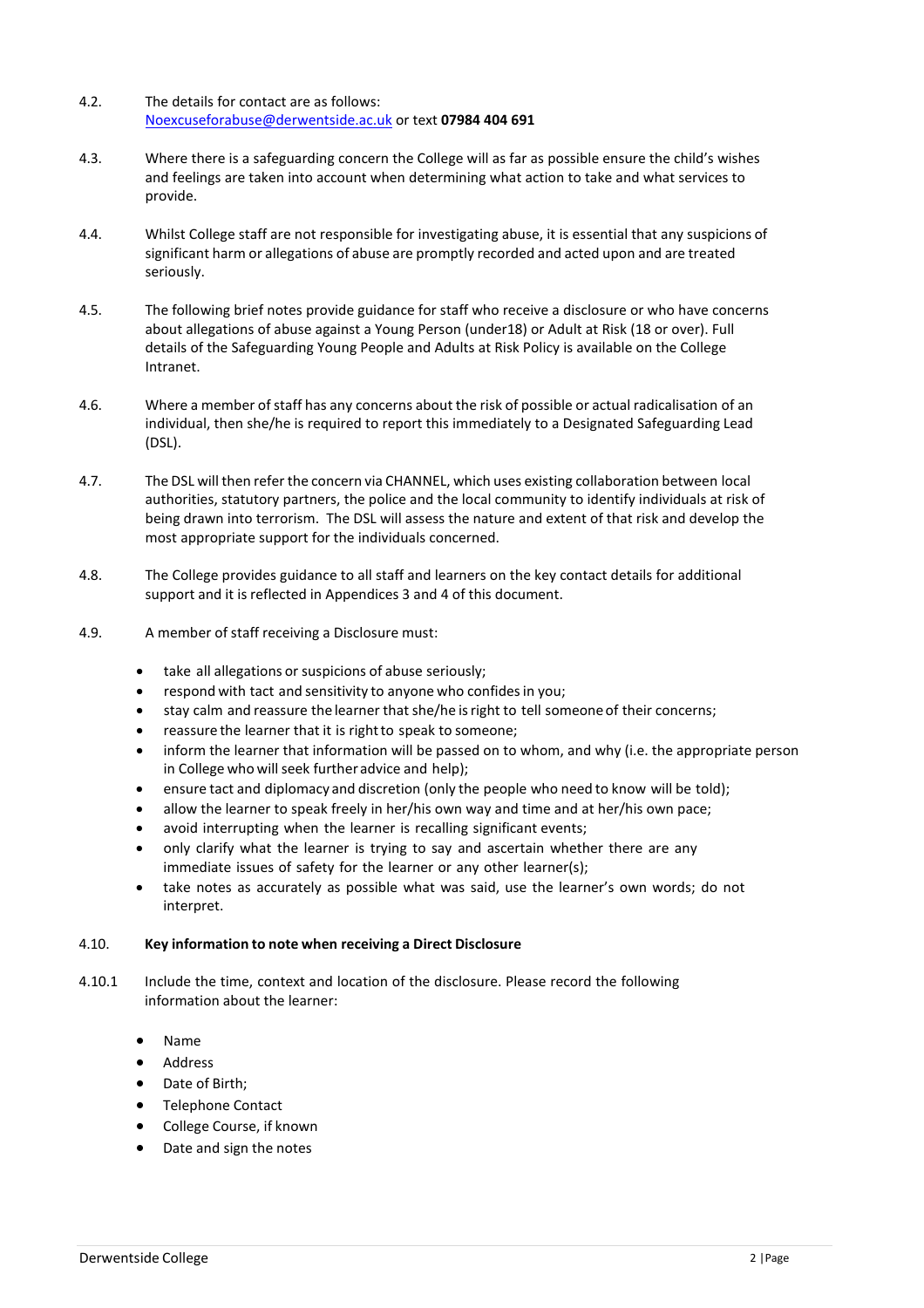4.10.2 Please keep a written record of the conversation. These notes should be taken at the time of disclosure. Report as soon as practicable (or within the hour) to a Designated Safeguarding Officer and ensure all notes and further information are passed over to the DSL.

On receiving a disclosure, you must not:

- promise confidentiality (only those who need to know will be told);
- make judgements;
- investigate the allegation or suspicion of abuse;
- ask leading questions or probe for details (this may jeopardise future investigations);
- interpret what has been said or make assumptions/judgements about the situation;
- contact parents/carers before seeking advice;
- talk to the alleged perpetrator(s) or pass on any information about the learner.
- 4.10.3 You or the learner may wish to record the allegation on the College's Disclosure Form (Appendix 1). Alternatively, learners may wish to simply record concerns via an email and use one of the DSL email addresses to submit the concern. Learners should provide:
	- Time
	- Context
	- Location
	- Name, Address and Date of Birth
	- Contact Details
	- Course Details

## 4.11 **Actions following a Disclosure**

4.11.1 You must make sure the learner is safe and then contact one of the College's Designated Safeguarding Officers immediately:

## **Patrick O'Doherty (DSL)**

Head of Student Services 01207 585936, [Patrick.ODoherty@derwentside.ac.uk](mailto:Patrick.ODoherty@derwentside.ac.uk)

## **Karen Hankey (Deputy DSL)**

Curriculum Leader for Foundation Learning 01207 585900 (Ext. 728), [Karen.Hankey@derwentside.ac.uk](mailto:Karen.Hankey@derwentside.ac.uk)

## **Julie Eddy (Deputy DSL)**

SEND Lead 01207 585900 (Ext. 605) [Julie.Eddy@derwentside.ac.uk](mailto:Julie.Eddy@derwentside.ac.uk)

- 4.11.2 If, at any point, there is a risk of serious harm to a person a referral should be made to First Contact immediately, if the risk is immediate and serious then a police referral can be made. If the person's situation does not appear to be improving, the staff member with concerns should press for reconsideration. Concerns should always lead to help for the person/child at some point.
- 4.11.3 All written information and rough notes will be retained by the Designated Safeguarding Lead.
- 4.11.4 Where there are serious concerns of 'significant harm' the Designated Safeguarding Lead will refer *immediately* to First Contact or the Police.
- 4.11.5 A referral form should be forwarded by the Designated Safeguarding Lead to First Contact within 2 days.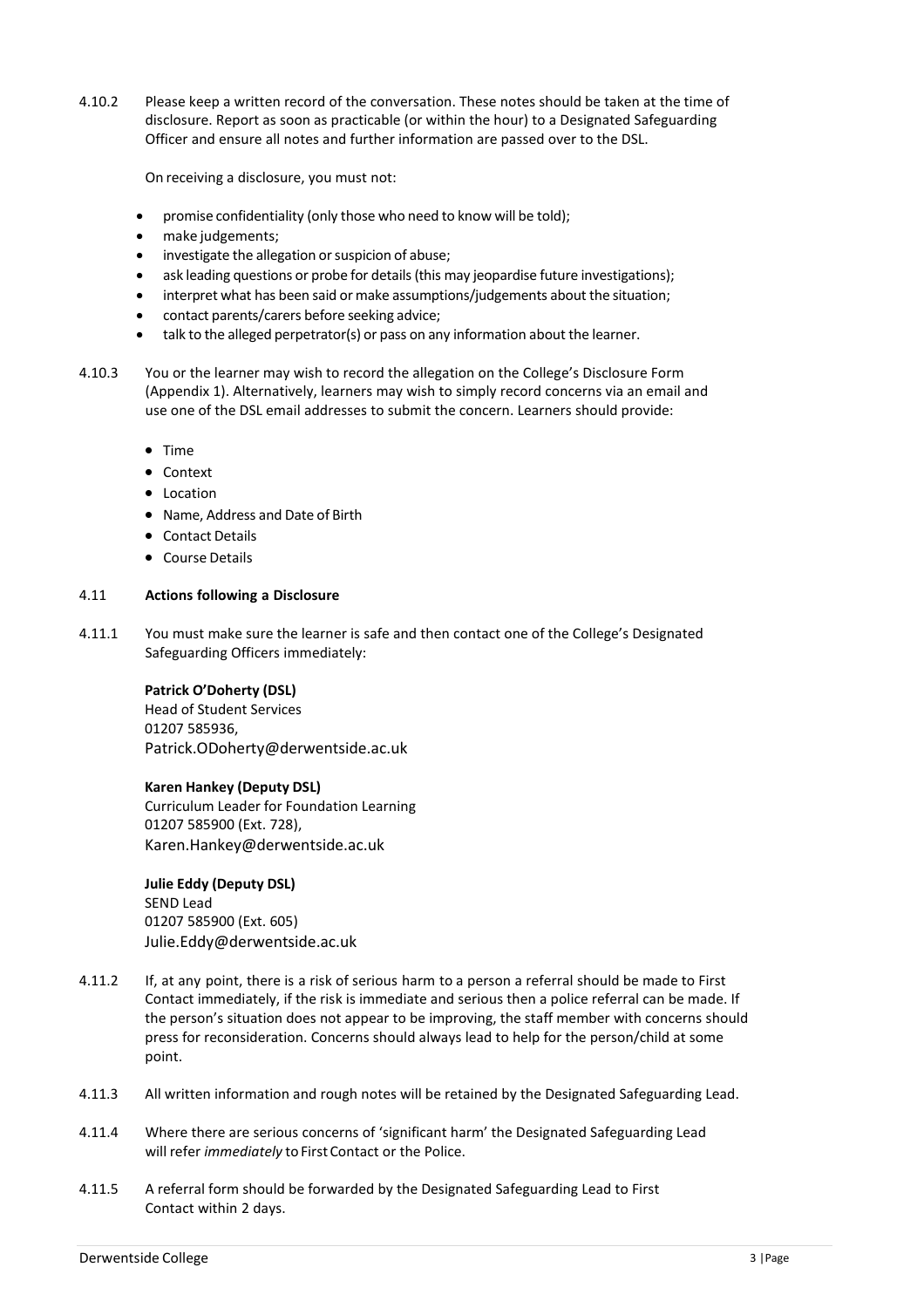- 4.11.6 Any actioned safeguarding concerns will be followed up by our Designated Safeguarding Lead with the learner and records of the information stored securely for future reference.
- 4.11.7 The Designated Safeguarding Lead will co-ordinate any requests for information which will contribute to an assessment of the learner and agree monitoring and follow up arrangements as appropriate.
- 4.11.8 When a young person, who is subject to a Child Protection Plan, leaves College the Designated Safeguarding Lead will inform the new education establishment and arrange the transfer of appropriate information to the appropriate Designated SafeguardingLead.
- 4.11.9 When an alleged perpetrator and victim are both college learners there will be difficult and complex decisions for the DSL to make including how to best support both the alleged perpetrator and victim while instigating the disciplinary process. This will be much more complex if a police investigation is ongoing. Any such instance will be considered on a caseby-case basis and every effort made to keep both parties as far apart as possible. Where there is a criminal investigation into a rape, assault by penetration or sexual assault, we will be guided by the police and the alleged perpetrator(s) will be kept away from the alleged victim.
- 4.11.10 Where a criminal investigation into a rape or assault by penetration or sexual assault leads to a conviction or caution, the College will instigate the discipline and behaviour policy with the offence likely to constitute gross misconduct leading to a permanent exclusion. The nature of the conviction or caution and wishes of the victim will be especially important in determining how to proceed in such cases.
- 4.11.11 Reports of sexual assault and sexual harassment will, in some cases, not lead to a report to the police (for a variety of reasons). In some cases, rape, assault by penetration, sexual assault or sexual harassment are reported to the police and the case is not progressed or are reported to the police and ultimately result in a not guilty verdict. This does not mean the offence did not happen or that the victim lied. The process will have affected both victim and alleged perpetrator(s). Appropriate support will be provided to both as required and consideration given to how attendance at College will be managed.
- 4.11.12 All of the decisions through the procedure will keep the needs and wishes of the victim at the heart of the process (supported by parents and carers as required).

## **5. Supporting SEND Learners**

- 5.1. Evidence on the extent of abuse among Young People and Adults at Risk with learning difficulties and disabilities suggests that some may be especially vulnerable to abuse and it is also recognised that extra barriers exist when recognising abuse and neglect in this group of children. For example, those who have difficulty communicating.
- 5.2. Those working with Young People and Adults at Risk with special educational needs and/or disabilities often provide close support and may encounter indications of possible abuse.
- 5.3. Whilst extra care may be needed to ensure that signs of abuse and neglect are interpreted correctly, any suspicions should be reported in the same manner as for other Young People and Adults at Risk. The College recognises the additional challenges these learners face and to ensure these challenges do not become barriers additional learning and wellbeing support is in place along with a specific member of staff (SEND Lead) with responsibility for overseeing the welfare, educational progress and support of these learners.
- 5.4. In any instance as a result of dealing with safeguarding and supporting learners both the learner, and if required, the member of staff to whom the disclosure was made can access support from the College's SEND Lead and Wellbeing Practitioners (see Appendix 2 for referral form).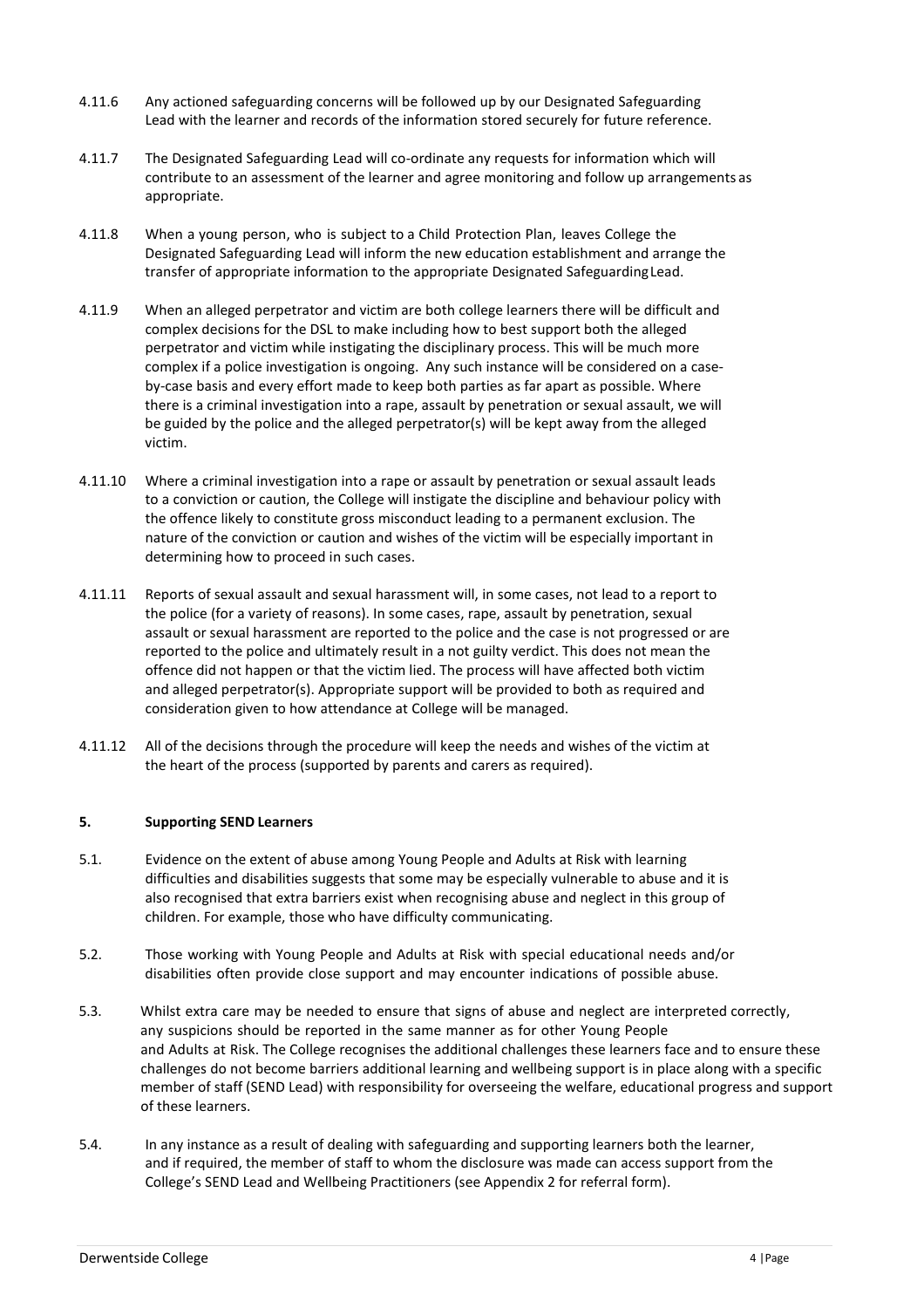## **6. Dealing with Allegations made against/Concerns raised in relation to teachers, including supply teachers, other staff, volunteers and contractors**

- 6.1. In addressing allegations of abuse made about staff, the College will seek to ensure compliance with the prevailing guidance from the Local Safeguarding Children Board, Durham Safeguarding Adults Board, Disclosure and Barring Service, United Kingdom employment legislation, laws of natural justice and its own internal procedures. Where a concern or allegation relates to an agency member of staff, the supplying agency will be kept fully informed and involved through the process.
- 6.2. If staff have safeguarding concerns or an allegation is made about another member of staff (including supply staff, volunteers, and contractors) posing a risk of harm to children, then:
	- this should be referred to the Principal;
	- where there are concerns/allegations about the Principal, this should be referred to the Chair of Governors
	- in the event of concerns/allegations about the Principal or in a situation where there is a conflict of interest in reporting the matter to the Principal, this should be reported directly to the Local Authority Designated Officer (LADO).
- 6.3. Particular attention will be given to Part Four in Keeping Children Safe in Education September 2021. Allegations made against/concerns raised in relation to teachers, including supply teachers, other staff, volunteers and contractors. The following arrangements relate to all staff, external agency and volunteers working at Derwentside College.

## 6.4. **Low Level Concern**

- 6.4.1 Low-level concern does not mean that it is insignificant, it means that the behaviour towards a child does not meet the threshold of harm. A low-level concern is any concern – no matter how small, and even if no more than causing a sense of unease or a 'nagging doubt' - that an adult working in or on behalf of the College may have acted in a way that:
	- is inconsistent with the staff code of conduct, including inappropriate conduct outside of work, and
	- does not meet the allegations threshold or is otherwise not considered serious enough to consider a referral to the LADO.
- 6.4.2 Low-level concerns could include, but are not limited to:
	- being over friendly with children;
	- having favourites;
	- taking photographs of children on their mobile phone;
	- engaging with a child on a one-to-one basis in a secluded area or behind a closed door; or,
	- using inappropriate sexualised, intimidating, or offensive language.
- 6.4.3 We encourage and support staff to self-refer, where, for example, they have found themselves in a situation which could be misinterpreted, might seem compromising to others, and on reflection feel they have behaved in such a way that falls below the expected professional standards of the College.

## 6.5. **Initial action by the person receiving or identifying an allegation or concern**

6.5.1 The person to whom an allegation or concern is first reported should treat the matter seriously, keep an open mind and follow the steps in this procedure.

She/he must not:

- investigate or ask leading questions if seeking clarification; make assumptions or offer alternative explanations;
- promise confidentiality (but should give assurance that the information will only be shared on a 'need to know' basis).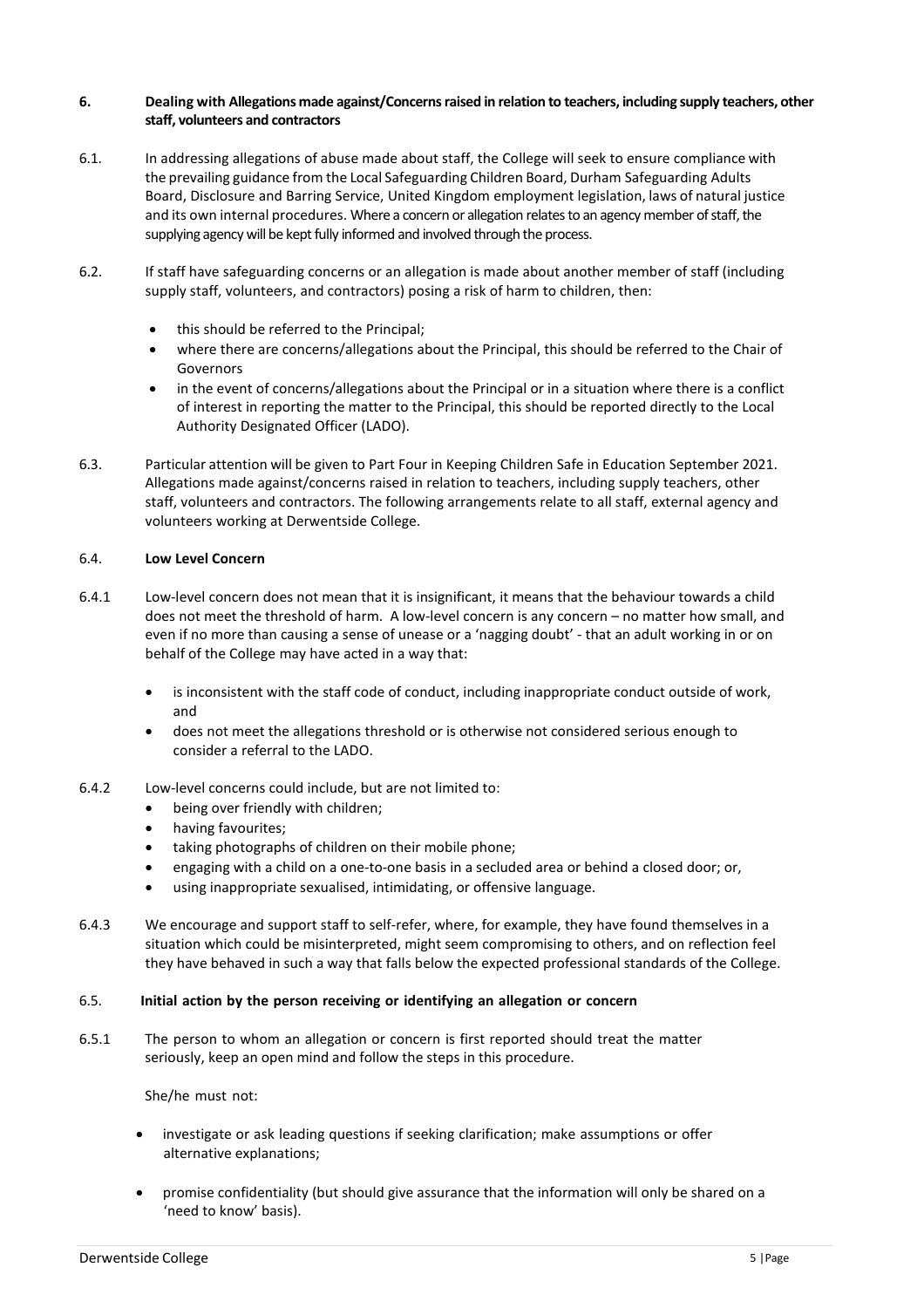She/he must:

- make a written record of the information (where possible in the persons' own words) including the time, date and place of incident(s), persons present and what was said;
- sign and date the written record;
- immediately report the matter to the Principal and Chief Executive, or in his absence a member of the College's Executive Team;
- report the allegation to the Chair of the Board of Corporation if the allegation is about the Principal and Chief Executive.

## 6.6 **Initial Action by the Principal and Chief Executive**

- 6.6.1 The Principal and Chief Executive will follow the LSCB procedures (outlined below) if there is a concern or it is alleged that a member of staff has:
	- behaved in a way that has harmed or may have harmed a young person;
	- possibly committed a criminal offence against or related to a young person;
	- behaved towards a young person/or Young People and Adults at Risk in a way that indicates she/he is unsuitable to work with children or Young People and Adults at Risk.
- 6.6.2 The Principal and Chief Executive will not investigate the matter nor interview the member of staff, person concerned nor potential witnesses.

She/he will:

- obtain written details of the concern/allegation, signed and dated by the recipient (not the young person making the allegation);
- countersign and date the written details;
- record any information about times, dates and location of incident(s) and names of any potential witnesses;
- record discussions about the young person and/or members of staff, any decisions made and the reasons for those decisions;
- report to the Local Authority Designated Officer (01207 588247) as soon as practicable (e.g. the same day);
- consult the Emergency Duty Team through First Contact (03000 26 79 79) or local police if the allegation requires immediate attention but is received out of hours, then inform the Local Authority Designated Officer as soon as practicable.

## **6.7 LADO Initial Consideration**

- 6.7.1 The Local Authority Designated Officer (LADO) will discuss the matter with the Principal and Chief Executive and where necessary obtain further details of the allegation and the circumstances in which it was made. The discussion should also consider whether there is evidence or information that establishes that the allegation is false or unfounded, but the College will not instigate any investigation into the allegation at this stage.
- 6.7.2 However, this does not preclude the College from considering and actioning suspension from duty for the member of staff whom the allegation has been made against.
- 6.7.3 If the allegation is not patently false and there is cause to suspect that a child is suffering or is likely to suffer significant harm, the Local Authority Designated Officer will immediately refer to Children's Care and ask for a Strategy Discussion in accordance with Working Together to Safeguard Children to be convened straight away. In those circumstances the Strategy Discussion should include the Local Authority Designated Officer and Principal and Chief Executive.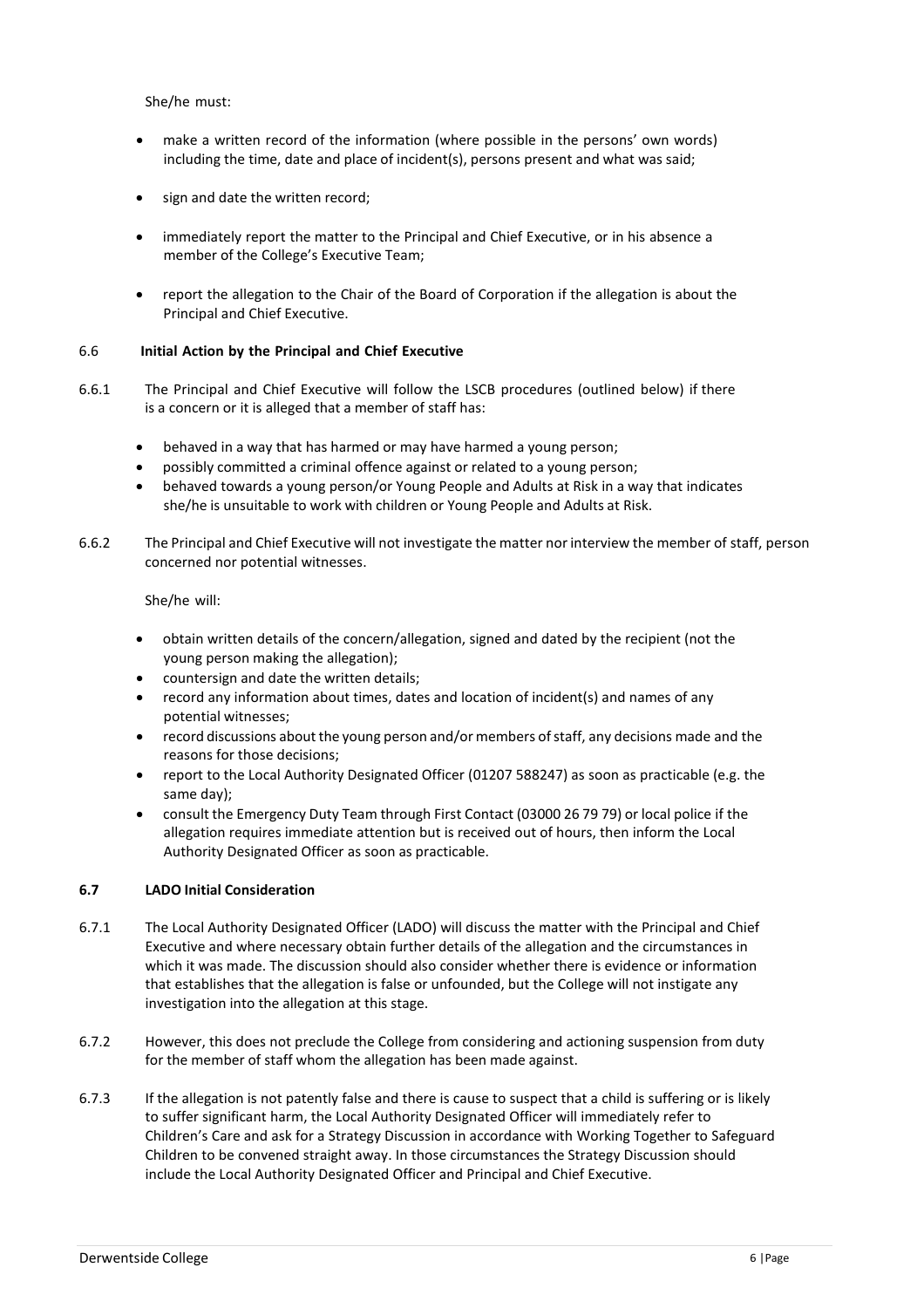- 6.7.4 If there is not cause to suspect that "significant harm" is an issue, but a criminal offence might have been committed, the Local Authority Designated Officer should immediately inform the police and convene a similar discussion to decide whether a police investigation is needed.
- 6.7.5 Where it is determined that a criminal offence might have been committed the College will suspend its internal discipline investigation, until a conclusion is reached by the Police/CrownProsecution Service (CPS).
- 6.7.6 If the police and/or CPS decide not to charge the individual with an offence, or decide to administer a caution, or the person is acquitted by a Court, the police should wherever possible aim to pass all information they have which may be relevant to a disciplinary case to the College within three working days of the decision.
- 6.7.7 If the person is convicted of an offence, the police should also inform the College Principal and Chief Executive immediately so that appropriate action can be taken.

## **6.8 Action following initial LADO Consideration**

- 6.8.1 Where the initial consideration decides that the allegation does not involve a criminal offence the College will consider the matter under its prevailing discipline procedure. In such cases, if the nature of the allegation does not require formal disciplinary action, the College will institute an appropriate response/action within three working days. If a disciplinary hearing is required and can be held without further investigation, the hearing should be held as soon as practicable.
- 6.8.2 Where further investigation is required to inform consideration of disciplinary action the College's lead Human Resources professional will discuss who will undertake that with the Local AtutyDesignated Officer. The investigation willseek to be concluded assoon as practicable,resulting in a formal report for the consideration of the Principal and Chief Executive.
- 6.8.3 Within two days of receipt of the report of the disciplinary investigation, the Principal and Chief Executive will consult the Local Authority Designated Officer and determine if a *prima facie* case exists in relation to the allegations and whether a disciplinary hearing is needed. In all cases in which Children's Care has undertaken enquiries to determine whether the young person needs poeting the College will take account of any relevant information obtained in the course of those enquiries when considering disciplinary action.
- 6.8.4 If it is determined that a disciplinary hearing is needed it should be held as soon as practicable. The Local Authority Designated Officer will provide advice or support when required or requested. The disciplinary hearing will be held in accordance with the College's prevailing policy.

## **6.9 Referral to Disclosure and Barring Service (DBS)**

6.9.1 If, on conclusion of the process, the College ceases to use the person's services, or the person ceases to provide his or her services, the College will consult the Local Authority Designated Officer about whether a referral to the Department for Education is required. If a referral is appropriate the report should be made within one month of the advice being sought.

## **7 Information Sharing**

7.1 Information sharing is vital in identifying and tackling all forms of abuse and neglect, and in promoting children's welfare, including their educational outcomes. The College has powers to share, hold and use information for these purposes (KCSiE paragraph 105). The College will proactively share information to help identify, assess, and respond to risks or concerns about the safety and welfare of children. The Data Protection Act 2018 and UK GDPR do not prevent the sharing of information for the purposes of keeping children safe and the College will not allow concerns about sharing information stand in the way of safeguarding and protecting children.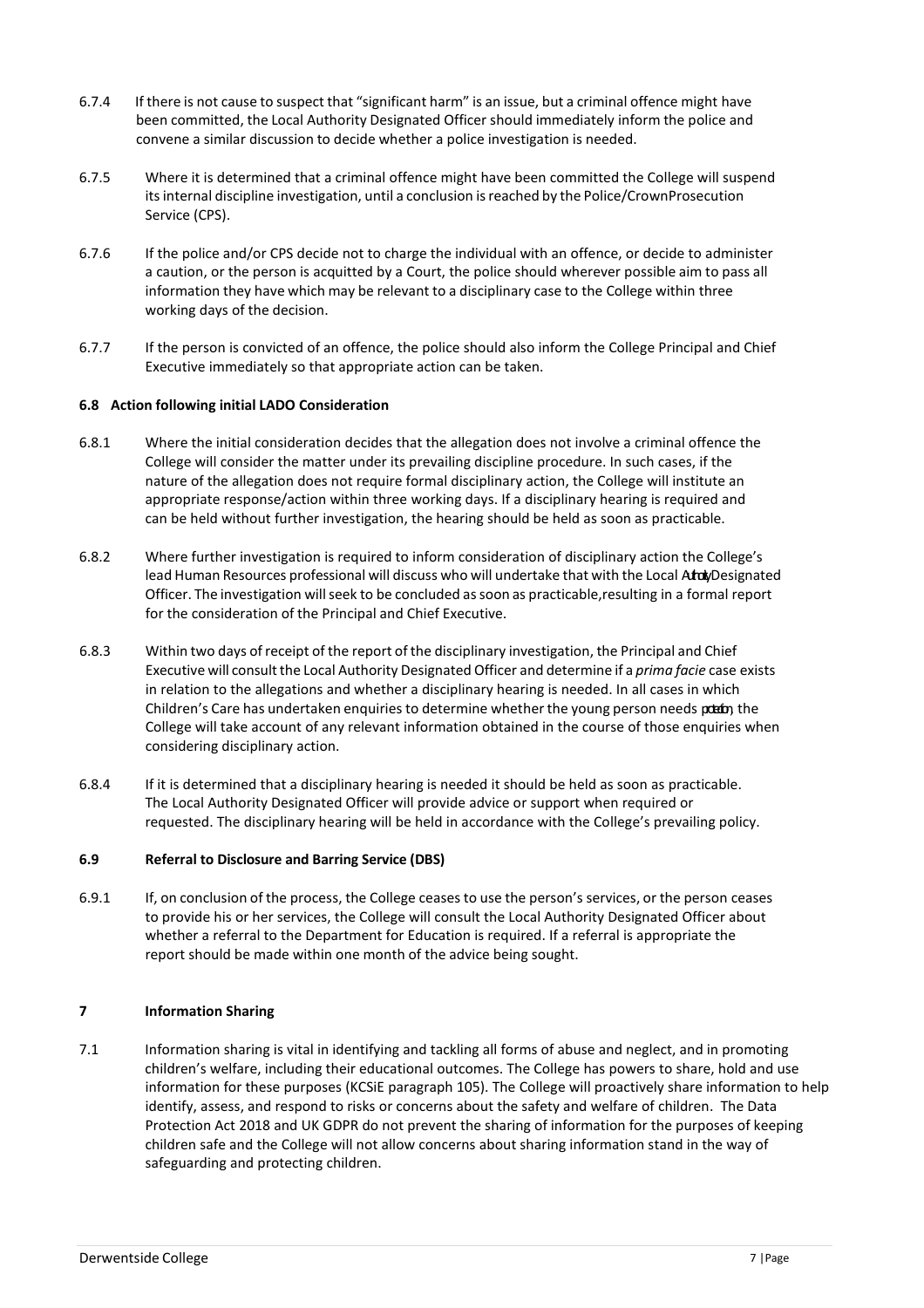## **8 Visiting Professionals**

- 8.1 Any professionals visiting the College who could come into contact with learners will be vetted to check their identity and a DBS is in place. Where a DBS might not be in place or feasible a risk assessment will be carried out and or the visitor will be accompanied by a member of staff throughout their visit.
- 8.2 Teaching staff will use their professional judgement to assess the educational value and appropriateness of what is being delivered and whether further checks or assessment of risk is required. If it is felt further assessment is required guidance should be sought for their Curriculum Leader or the DSL if still unsure.

## **9 Relevant Legislation / Regulation**

The following legislation and regulations apply to this procedure:

- The Children Act 2004.
- The Education Act 2002.
- The Education (Health Standards) (England) Regulations 2003,
- The Further Education (Providers of Education) (England) (Regulations) 2006.
- The Care Act 2014

The following government guidance is relevant to this procedure:

- Working Together to Safeguard Children (2018),
- Keeping Children Safe in Education (2021)
- The Prevent duty (2015)
- What to do if you are worried a child is being abused (2015)

## **10 Related Documents**

- 10.1 The following related documents are relevant to this policy / procedure:
	- Anti-Harassment and Anti Bullying Policy
	- Health and Safety Policy
	- Safe Use of IT Policy
	- Staff Development Policy
	- Safeguarding Young People and Adults at Risk Policy
	- Safe Recruitment of Staff Policy
	- Learner Behaviour and Discipline Policy
	- Staff Disciplinary Policy
	- Prevent Policy

## **11 Accountability**

- 11.1 The Vice Principal for Curriculum and Quality is responsible for the drafting and implementation ofthis procedure.
- 11.2 He or she is also responsible for ensuring that this document is regularly reviewed and updated –and is the first contact point for managers seeking advice and guidance about the Safeguarding Young People and Adults At Risk Procedure or making enquiries about its interpretation.
- 11.3 All managers are responsible for ensuring that they and their team members follow the requirements set out in this document.
- 11.4 All employees are responsible for adhering to the requirements set out in this document.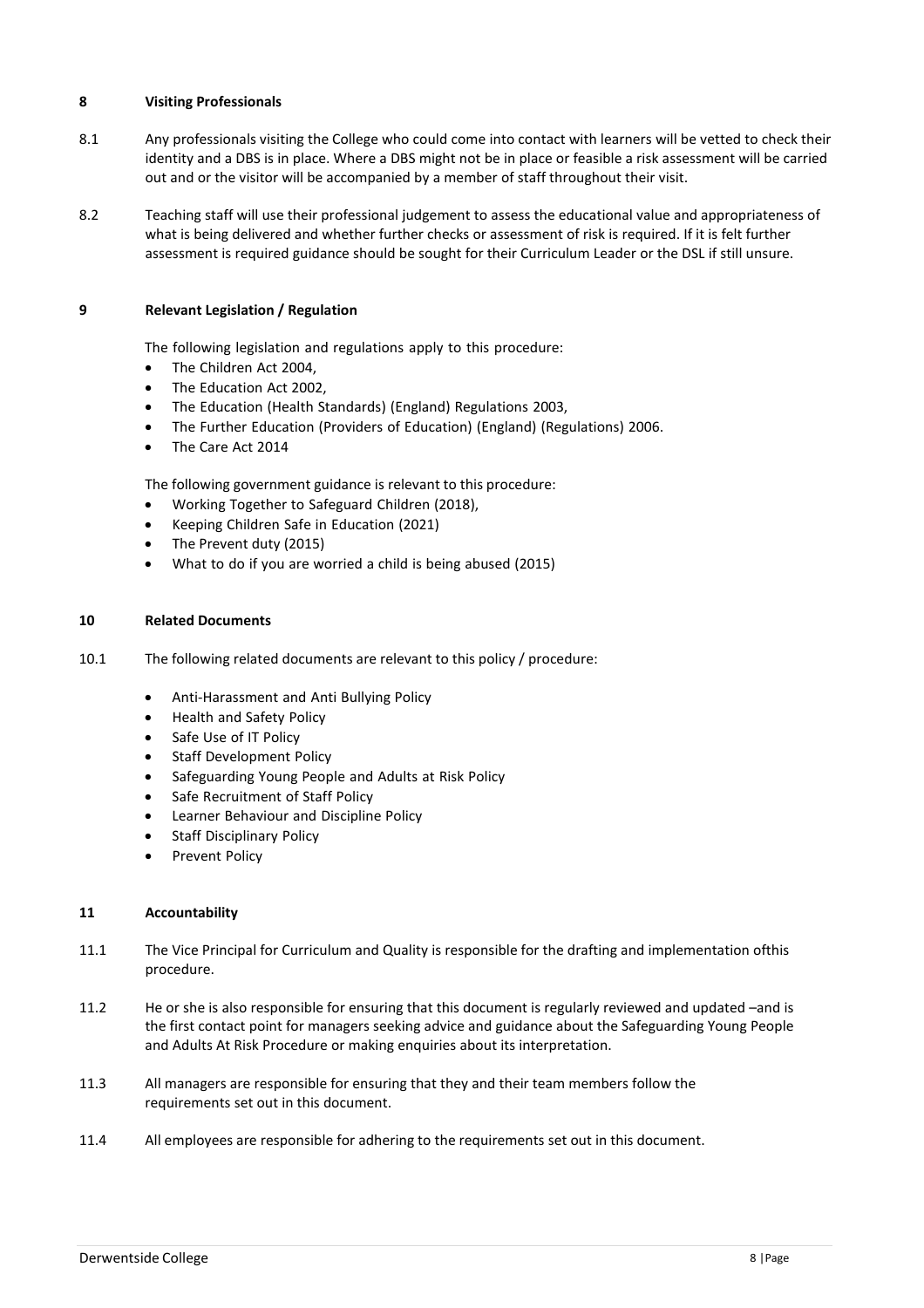## **12 Equality & Diversity**

- 12.1 The College has paid due regard to equality considerations during the preparation and implementation of this procedure.
- 12.2 These considerations included the potential for any differential negative effect on the grounds of age, disability, gender reassignment, pregnancy and maternity, race (including ethnic or national origins, colour or nationality), religion or belief (including lack of belief), sex, sexual orientation, marriage or civil partnership.
- 12.3 The College's judgement is that there is no such negative effect on those grounds and, consequently, no potential breach of the Equality Act 2010.
- 12.4 The operation of this Policy and Procedure will be monitored by the Personnel Manager in orderto establish that no unlawful discrimination is taking place and to identify opportunities for the College to enhance equality of opportunity and fair treatment.

## **13 Review**

- 13.1 This document will be reviewed by September 2022.
- 13.2 The Vice Principal for Curriculum and Quality will undertake this review, taking into account the outcomes of the monitoring process, legislative changes and developments in good practice.
- 13.3 As part of the review, the Vice Principal for Curriculum and Quality will seek and consider theviews of the College's employees and of the recognised trade unions.
- 13.4 The outcome of the review will be reported to the Executive Team.

## **14 Document Identification**

| Category          | $\Box$ Programmes/courses     |  |  |  |  |
|-------------------|-------------------------------|--|--|--|--|
| [select ONE only] | $\Box$ Partnerships           |  |  |  |  |
|                   | $\Box$ Finance                |  |  |  |  |
|                   | $\Box$ Quality                |  |  |  |  |
|                   | $\Box$ Governance             |  |  |  |  |
|                   | $\boxtimes$ Health and safety |  |  |  |  |
|                   | $\Box$ Facilities             |  |  |  |  |
|                   | $\Box$ IT and Innovation      |  |  |  |  |
|                   | $\square$ MIS                 |  |  |  |  |
|                   | $\Box$ Admissions             |  |  |  |  |
|                   | $\Box$ Teaching and learning  |  |  |  |  |
|                   | $\Box$ Human Resources        |  |  |  |  |
| <b>Audience</b>   |                               |  |  |  |  |
|                   | $\boxtimes$ Employees         |  |  |  |  |
| [select ALL that  | $\boxtimes$ Learners          |  |  |  |  |
| apply]            | $\boxtimes$ Partners          |  |  |  |  |
|                   | $\boxtimes$ Suppliers         |  |  |  |  |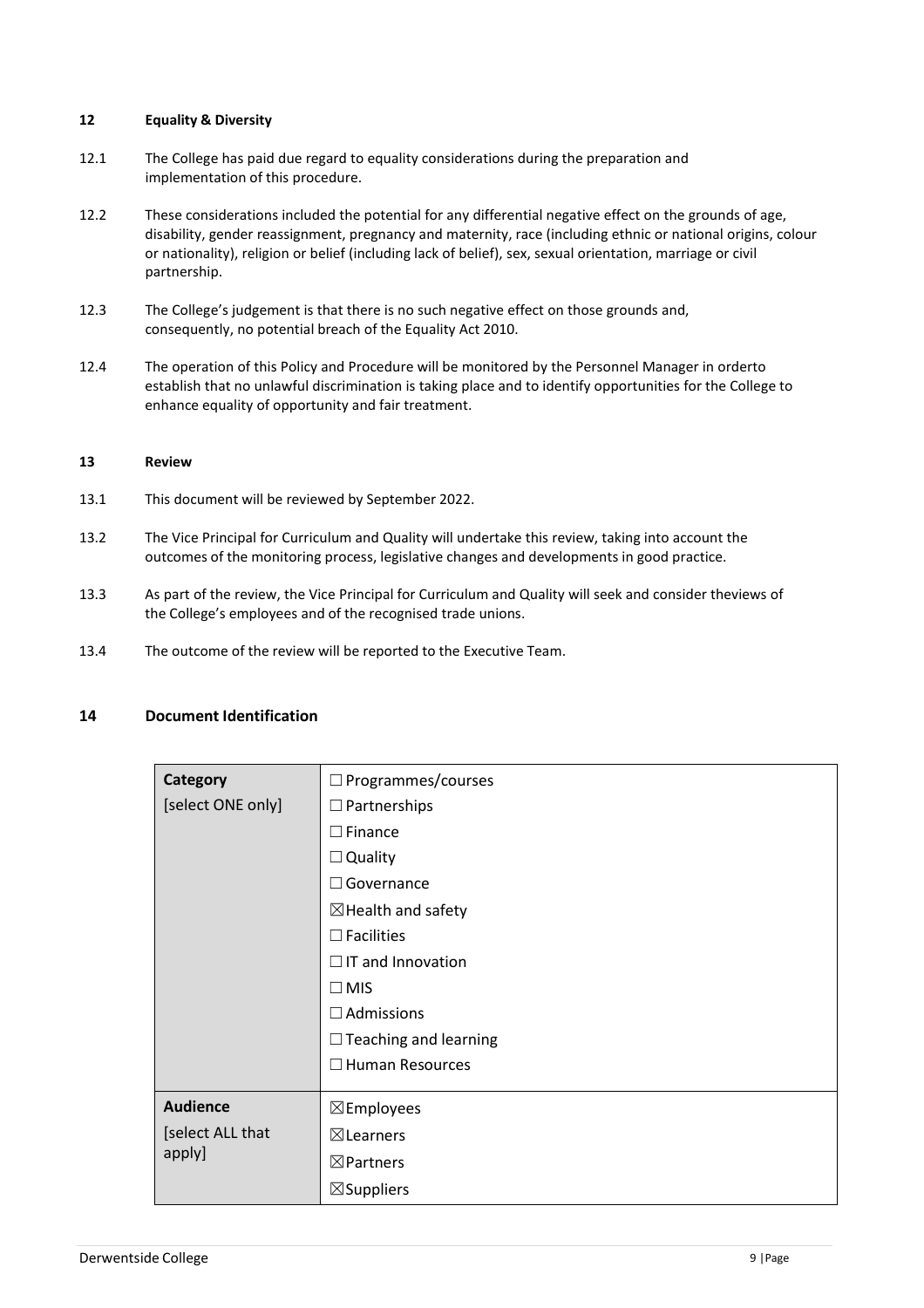

## **Appendix 1**

## **Disclosure Form**

| For attention of: | Designated Safeguarding Lead |       |  |
|-------------------|------------------------------|-------|--|
| Discloser:        |                              |       |  |
| Date:             |                              | Time: |  |

| Name of person whom the disclosure relates to if different to the named above:               |
|----------------------------------------------------------------------------------------------|
|                                                                                              |
|                                                                                              |
|                                                                                              |
| Name of any other persons present:                                                           |
|                                                                                              |
|                                                                                              |
|                                                                                              |
| Date, time and place information disclosed:                                                  |
|                                                                                              |
|                                                                                              |
|                                                                                              |
|                                                                                              |
| What prompted the disclosure:                                                                |
|                                                                                              |
|                                                                                              |
|                                                                                              |
| Describe the situation and what the discloser was wearing:                                   |
|                                                                                              |
|                                                                                              |
|                                                                                              |
|                                                                                              |
| If present describe any visible physical injury (clothing should not be removed to inspect): |
|                                                                                              |
|                                                                                              |
|                                                                                              |
|                                                                                              |
| If known the name and details of the alleged perpetrator/s:                                  |
|                                                                                              |
|                                                                                              |
|                                                                                              |
| Date, time and place where the alleged abuse happened:                                       |
|                                                                                              |
|                                                                                              |
|                                                                                              |
| Key dates or other information:                                                              |
|                                                                                              |
|                                                                                              |
|                                                                                              |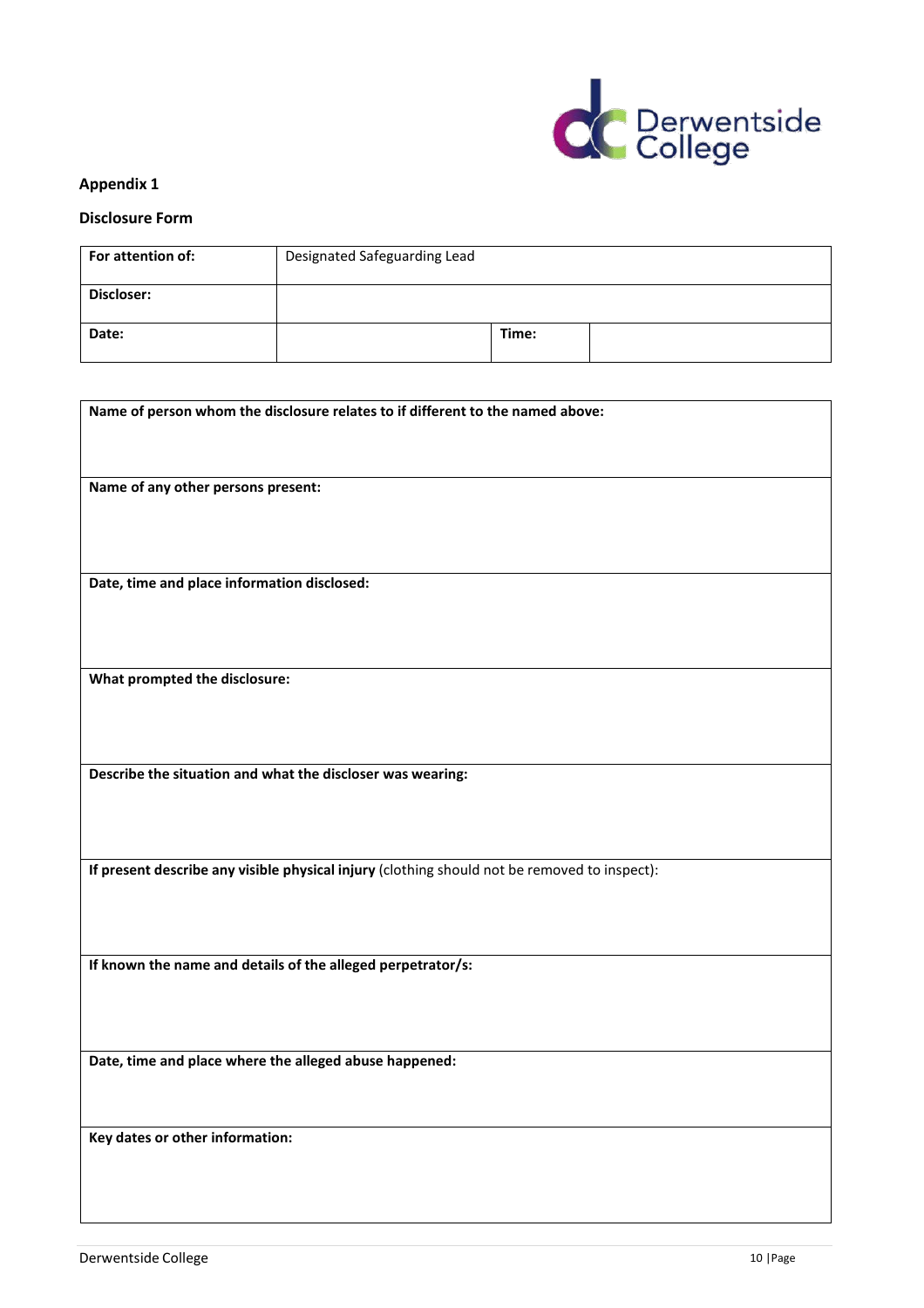| Details of information disclosed. The nature of the allegation or concern                                            |  |
|----------------------------------------------------------------------------------------------------------------------|--|
| (must be drafted in the child or adult at risk's words and should not include the assumptions or opinions of others) |  |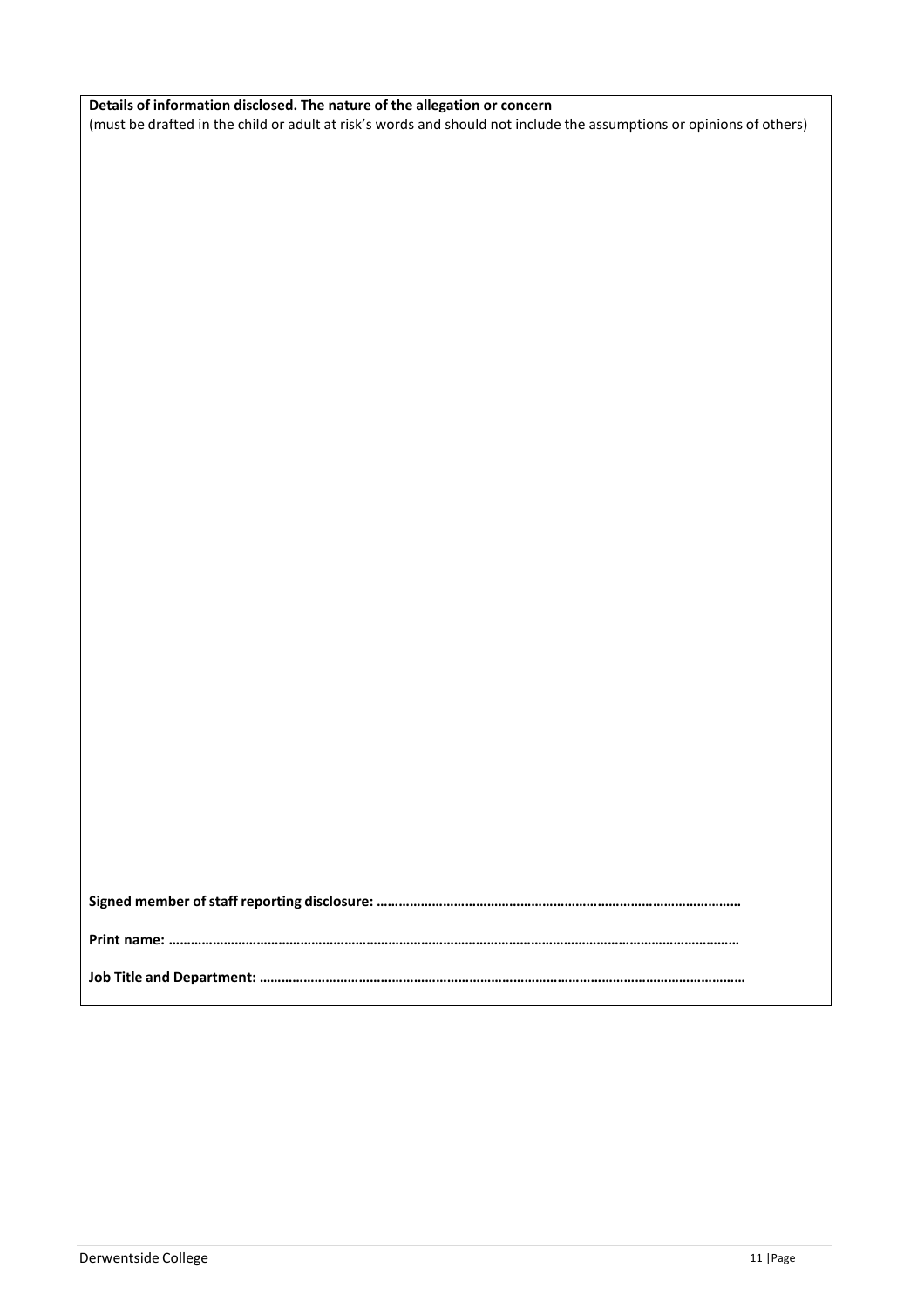

## **Wellbeing Support Referral 2021 -2022**

| Learner Name:                                                                                                     | Age:                                               | $16 - 18$ |  | $19+$ |  |  |
|-------------------------------------------------------------------------------------------------------------------|----------------------------------------------------|-----------|--|-------|--|--|
| Contact Number:                                                                                                   | Email:                                             |           |  |       |  |  |
| <b>Tutor/Training Consultant:</b>                                                                                 | $D.O.B$ :                                          |           |  |       |  |  |
| Course:                                                                                                           | Has support been in place previously:<br>Yes<br>No |           |  |       |  |  |
| Please outline reason for referral (i.e. Social/Emotional, Mental Health, Anxiety, Depression, confidence & self- |                                                    |           |  |       |  |  |
| esteem, Stress, Anger issues, bereavement).                                                                       |                                                    |           |  |       |  |  |
|                                                                                                                   |                                                    |           |  |       |  |  |
|                                                                                                                   |                                                    |           |  |       |  |  |
|                                                                                                                   |                                                    |           |  |       |  |  |
|                                                                                                                   |                                                    |           |  |       |  |  |
|                                                                                                                   |                                                    |           |  |       |  |  |
|                                                                                                                   |                                                    |           |  |       |  |  |
| How is this impacting on the learner?                                                                             |                                                    |           |  |       |  |  |
|                                                                                                                   |                                                    |           |  |       |  |  |
|                                                                                                                   |                                                    |           |  |       |  |  |
|                                                                                                                   |                                                    |           |  |       |  |  |
|                                                                                                                   |                                                    |           |  |       |  |  |
|                                                                                                                   |                                                    |           |  |       |  |  |
|                                                                                                                   |                                                    |           |  |       |  |  |
|                                                                                                                   |                                                    |           |  |       |  |  |
|                                                                                                                   |                                                    |           |  |       |  |  |
| Are there any External Support Services already involved or is the learner a Looked After Child?                  |                                                    |           |  |       |  |  |
|                                                                                                                   |                                                    |           |  |       |  |  |
|                                                                                                                   |                                                    |           |  |       |  |  |
|                                                                                                                   |                                                    |           |  |       |  |  |
|                                                                                                                   |                                                    |           |  |       |  |  |
| Any other relevant information?                                                                                   |                                                    |           |  |       |  |  |
|                                                                                                                   |                                                    |           |  |       |  |  |
|                                                                                                                   |                                                    |           |  |       |  |  |
|                                                                                                                   |                                                    |           |  |       |  |  |
|                                                                                                                   |                                                    |           |  |       |  |  |
|                                                                                                                   |                                                    |           |  |       |  |  |
|                                                                                                                   |                                                    |           |  |       |  |  |

## **Please submit the completed form to a member of the wellbeing team below:**

[danielle.macellaro@derwentside.ac.uk](mailto:danielle.macellaro@derwentside.ac.uk)

[Nicola.Dixon@derwentside.ac.uk](mailto:Nicola.Dixon@derwentside.ac.uk)

[Joanne.whaley@derwentside.ac.uk](mailto:Joanne.whaley@derwentside.ac.uk)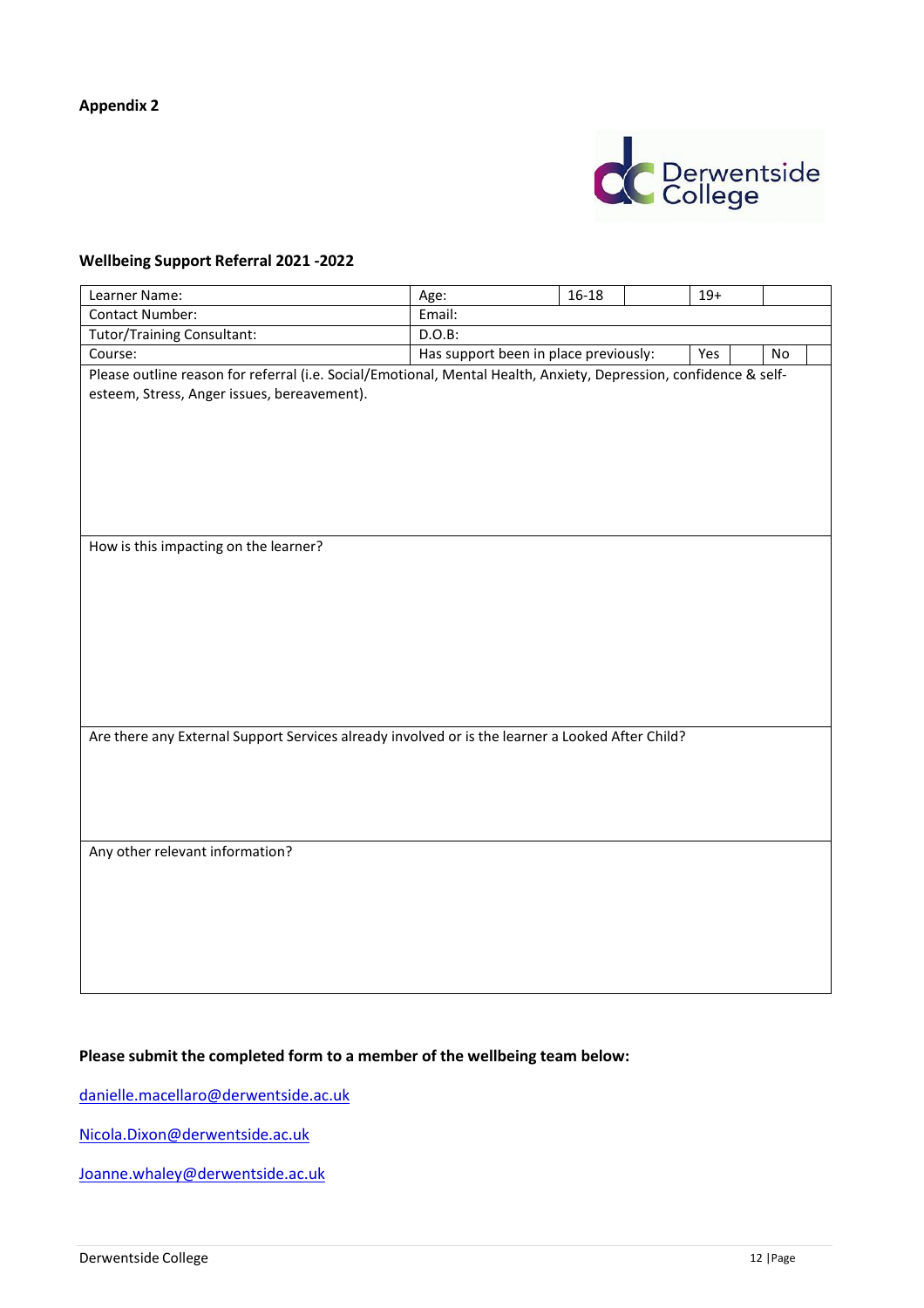## **Safeguarding Children and Vulnerable Adults**

## **Procedural Flowchart**